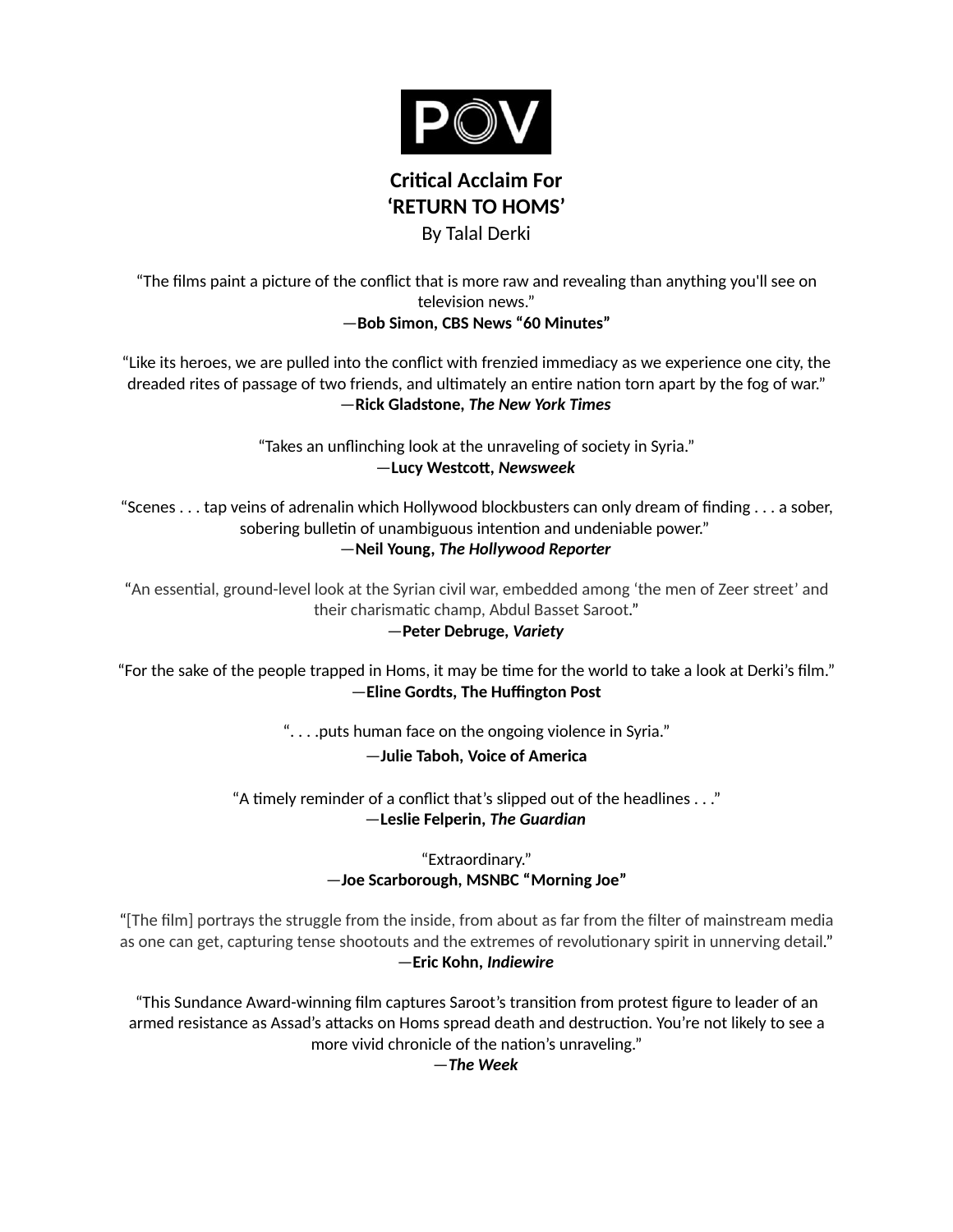"*Return to Homs* is a shocking, visceral documentary made among young Syrian fighters under siege from President Assad's snipers in the devastated city of Homs."

#### —**Kate Muir,** *[The Times,](http://www.thetimes.co.uk/tto/arts/film/reviews/article4131011.ece)* **UK**

"Viewers get a chance to go deeper than the headlines about Syria with *Return to Homs*." —*Christian Science Monitor*

"We often refer to athletes as 'heroes,' but few demonstrate the audacity or bravery of Abdul Baset al-Saroot, the subject of *Return to Homs."*

### —**Kevin McDonough, [United Feature Syndicate](http://tunein2nite.blogspot.com/)**

"Haunting." —**Mike Hughes, Gannett**

## "Derki's refusal to feel powerless as his country falls apart proves heartening." —**Michael Nordine,** *LA Weekly*

"A ferocious, devastating doc and a must-see for anyone seeking an insider's view of the Syrian uprising." —**David Parkinson,** *[Empire](http://www.empireonline.com/reviews/reviewcomplete.asp?FID=138679)*

"You begin to understand that what you're seeing is not only men in transition, but also, the ways that Homs, the city once known as the 'capital of the revolution,' is changing, drastically and chillingly." —**Cynthia Fuchs, [PopMatters.com](http://www.popmatters.com/review/182779-human-rights-watch-film-festival-new-york-2014-return-to-homs/)**

"*Return to Homs* is a testament to the power of video to document resistance to corrupt and abusive regimes—in this case, that of Syria's Bashar al-Assad. It's also a witness to the limits of that power." —**Elise Nakhnikian,** *[Slant Magazine](http://www.slantmagazine.com/film/review/return-to-homs)*

> "The film makes you an eyewitness to the chaos of war. . . . Gripping." —**Cath Clarke,** *[TimeOut London](http://www.timeout.com/london/film/return-to-homs-2013)*

"The images have an immediate, visceral impact; at the same time, Derki's plaintive narration is often beautifully elegiac, its perspective philosophical and even cosmic."

## —**Ben Sachs,** *[The Chicago Reader](http://www.chicagoreader.com/chicago/return-to-homs/Film?oid=13765237)*

"A ferocious, devastating doc and a must-see for anyone seeking an insider's view of the Syrian uprising." —**David Parkinson,** *[Empire Magazine](http://www.empireonline.com/reviews/reviewcomplete.asp?FID=138679)*

"There are shades of Kubrick to the long, uninterrupted shots that take us through bombed out buildings, a labyrinth of ruins that still have poignant ties to our heroes." —**Dan Fienberg, [HitFix](http://www.hitfix.com/the-fien-print/sundance-review-roundup-from-the-fien-print/3)**

"The movie is a forceful journey through the ongoing Syrian Civil War, bringing viewers from the early nonviolent demonstrations into the most brutal stages of the current military confrontation." —**Evan Gottesman, [World Policy](http://www.worldpolicy.org/blog/2015/05/26/returning-homs)**

"Derki's filming. . . .offers viewers an immersive, visceral, and fragmented entry into urban combat and basic survival. This is harrowing, and often difficult cinema, a sobering and angering exhortation for